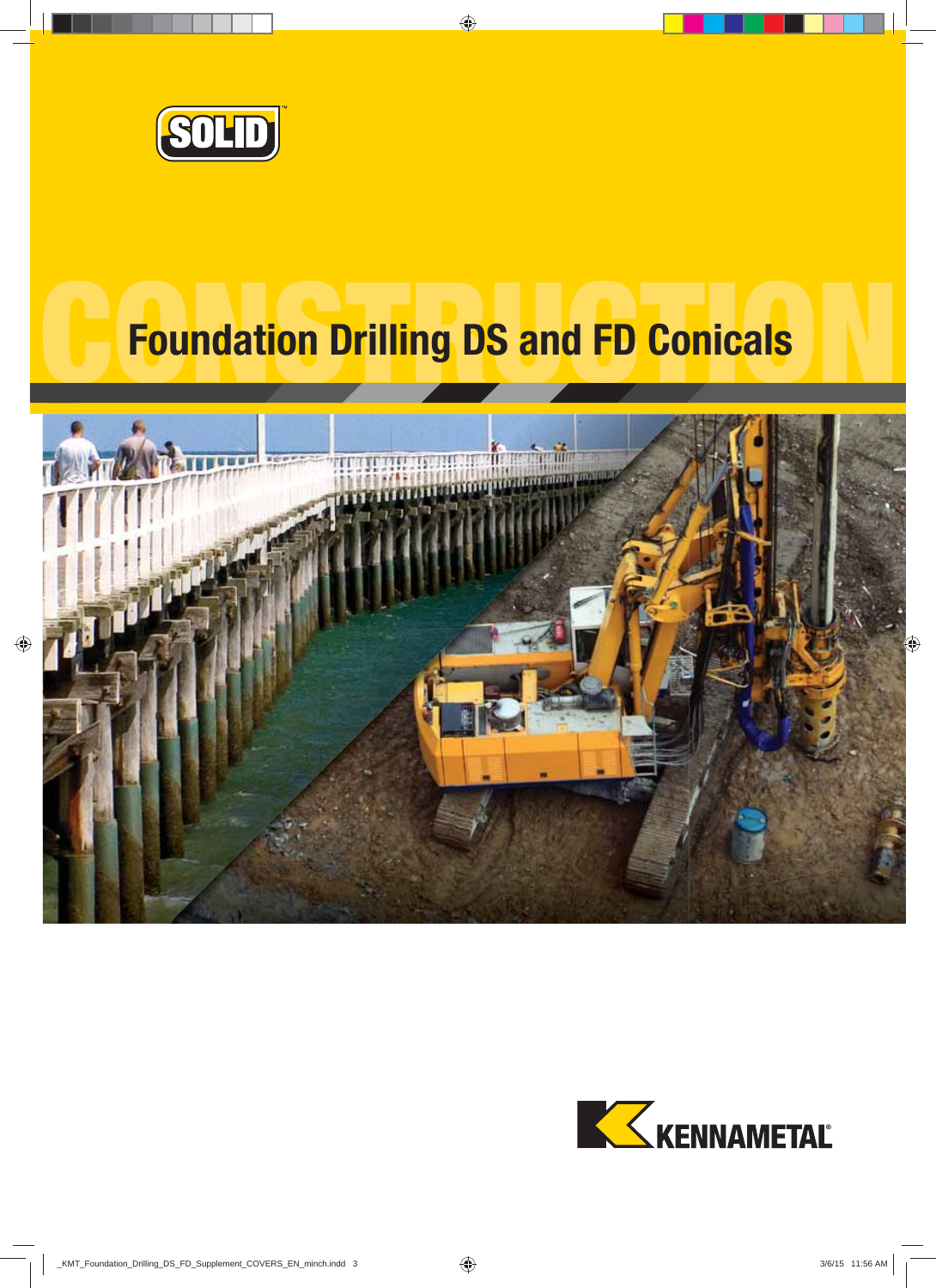





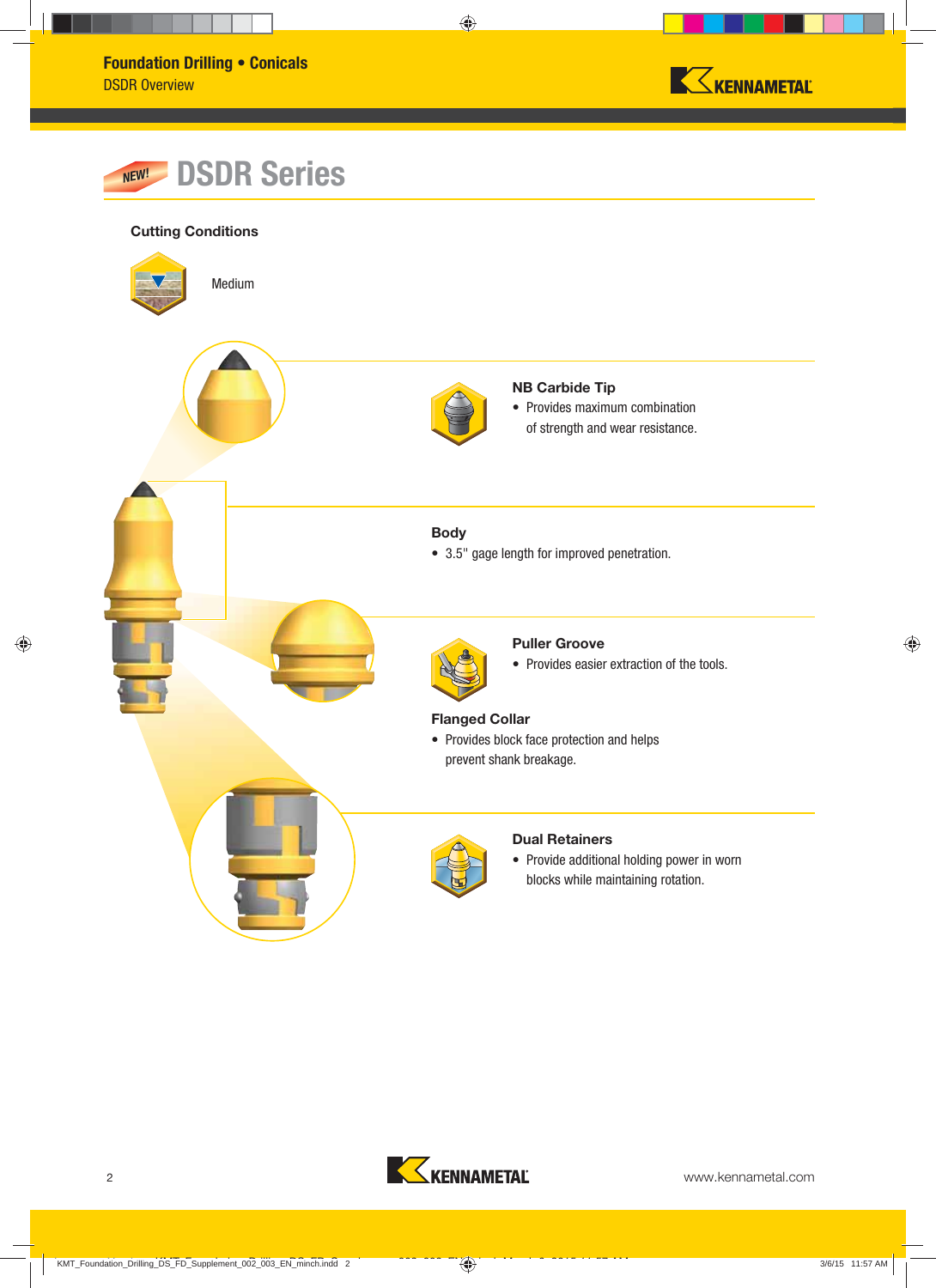

#### **DSDR-X Series** *NEW!*

#### **X Treatment**

- A unique heat treatment process that reduces steel wash and improves overall wear resistance.
- Improves tool life.

#### **Cutting Conditions**



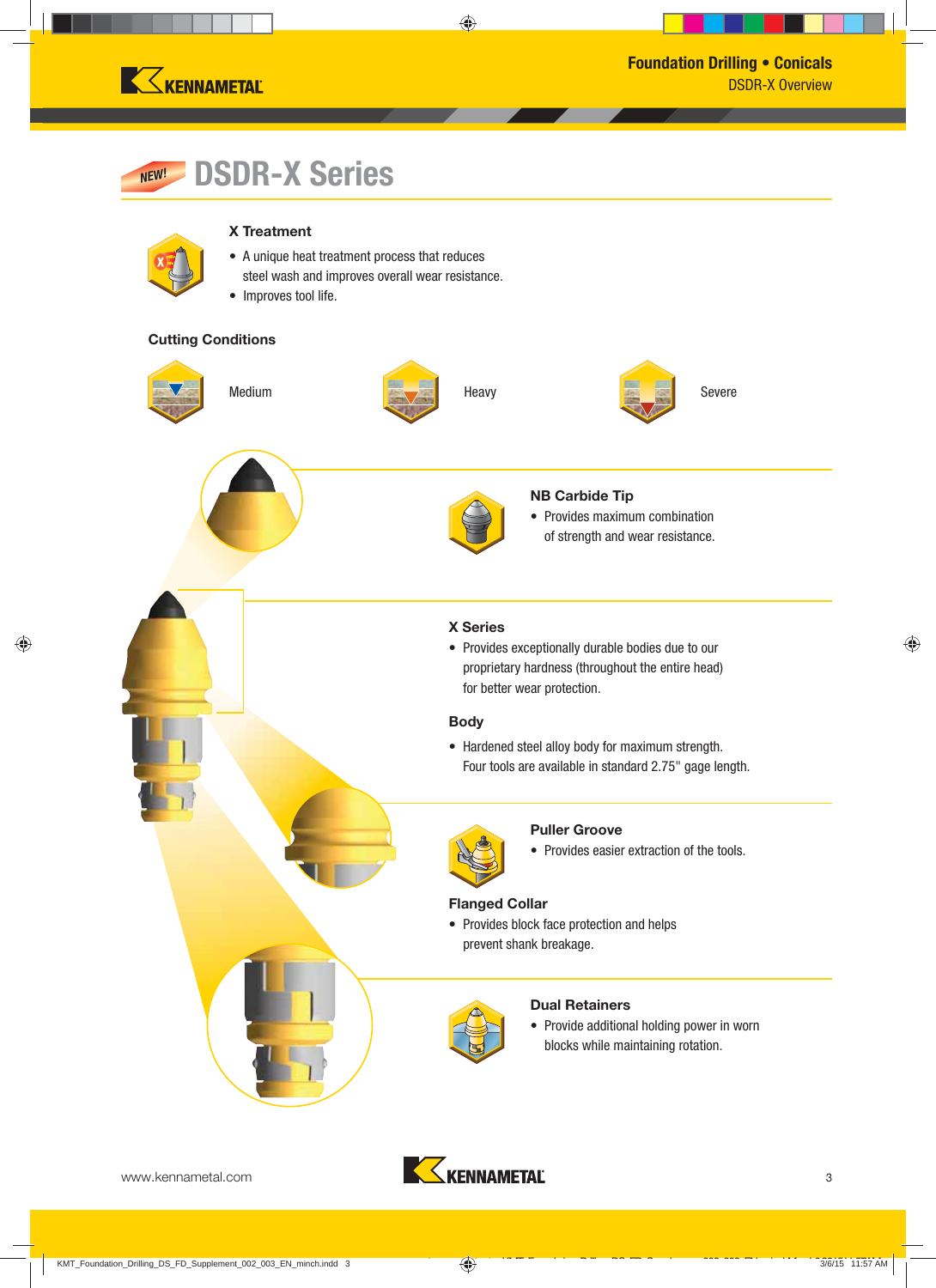

#### **FD25-X Series** *NEW!*



#### **X Treatment**

- A unique heat treatment process that reduces steel wash and improves overall wear resistance.
- Improves tool life.

#### **Cutting Conditions**









#### **X Series**

• Provides exceptionally durable bodies due to our proprietary hardness (throughout the entire head) for better wear protection.

**NB Carbide Tip**

• Provides maximum combination of strength and wear resistance.

#### **Body**

• Hardened steel alloy body for maximum strength. Four tools are available in standard 2.5" gage length.



#### **Puller Groove**

• Provides easier extraction of the tools.



#### **Retainer**

• Provides holding power in worn blocks while maintaining rotation.

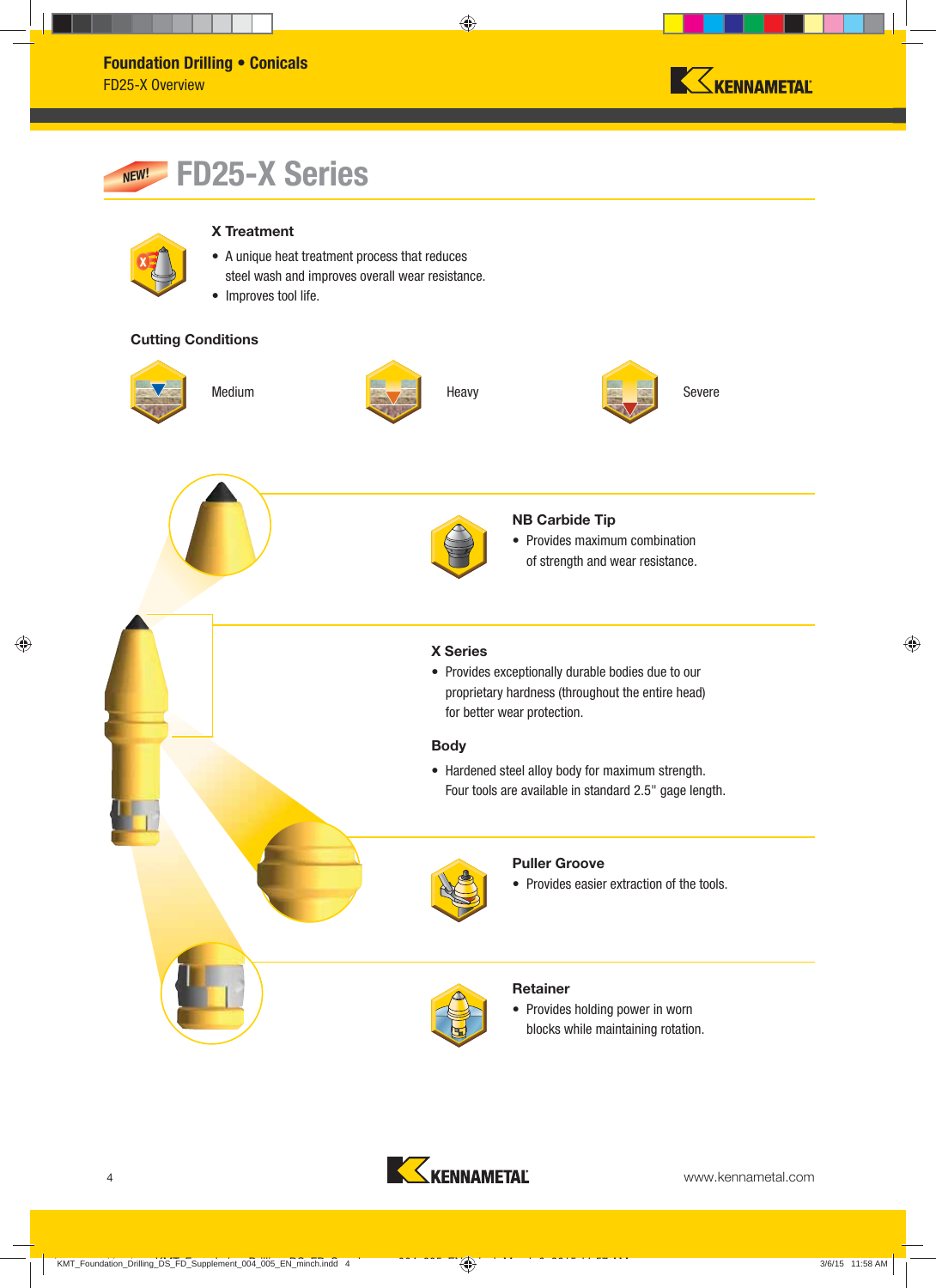

#### **FD25W-X Series** *NEW!*

#### **X Treatment**

- A unique heat treatment process that reduces steel wash and improves overall wear resistance.
- Improves tool life.

#### **Cutting Conditions**







#### **NB Carbide Tip**

• Provides maximum combination of strength and wear resistance.



• Provides exceptionally durable bodies due to our proprietary hardness (throughout the entire head) for better wear protection.

#### **Body**

• Hardened steel alloy body for maximum strength. Two tools are available in standard 2.5" gage length.

#### **Wide Collar**

• Provides increased block face protection.



#### **Retainer**

• Provides holding power in worn blocks while maintaining rotation.

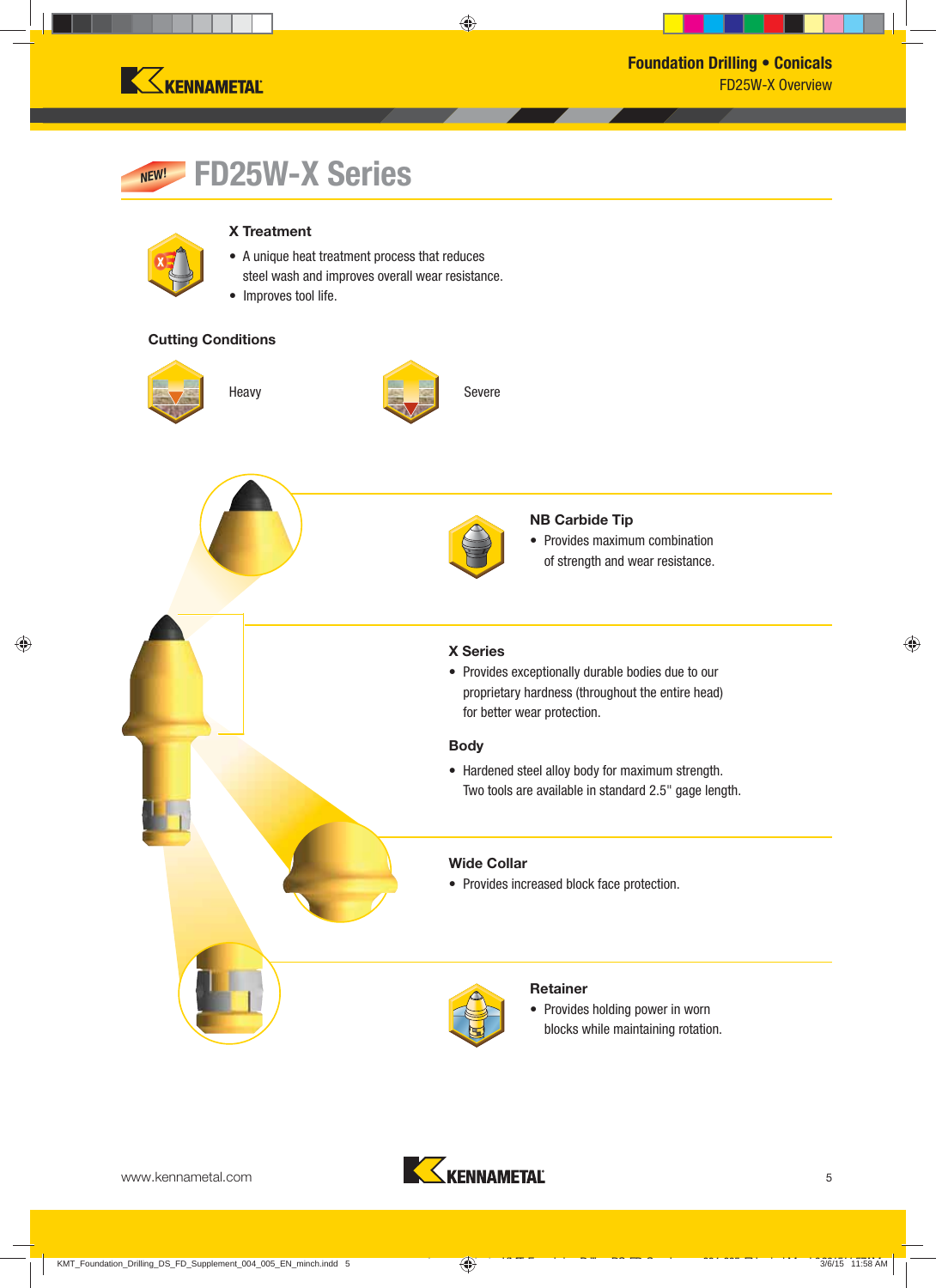





### **SS 1.50" (38mm) Shank • Standard**

|         |                             |    |    | DR |    | TD |    |          |    |    | D <sub>2</sub> |     |    |    | <b>OAL</b> |    |                                                                                                            |
|---------|-----------------------------|----|----|----|----|----|----|----------|----|----|----------------|-----|----|----|------------|----|------------------------------------------------------------------------------------------------------------|
|         | order number catalog number | mm | in | mm | in | mm | in | <b>്</b> | mm | ın | mm             | -in | mm | ın | mm         | in | cutting<br>condition                                                                                       |
| 5380220 | <b>DS101DR</b>              |    |    |    |    |    |    |          |    |    |                |     |    |    |            |    | 37,70 1.480 29,46 1.160 17,53 .690 93 deg 89,15 3.510 50,04 1.970 59,94 2.360 149,10 5.870 SOFT TO MEDIUM  |
| 5380221 | <b>DS102DR</b>              |    |    |    |    |    |    |          |    |    |                |     |    |    |            |    | 37,70 1.480 29,46 1.160 18,90 .744 100 deg 89,15 3.510 50,04 1.970 59,94 2.360 149,10 5.870 SOFT TO MEDIUM |

DSDR-X Series





### **SS 1.50" (38mm) Shank • Standard**

|         |                             |       |    | <b>DR</b> |    | TD |    |                                                                                             |    |    | D <sub>2</sub> |           | LS |           | OAL |    | cutting           |
|---------|-----------------------------|-------|----|-----------|----|----|----|---------------------------------------------------------------------------------------------|----|----|----------------|-----------|----|-----------|-----|----|-------------------|
|         | order number catalog number | mm    | in | mm        | in | mm | in | ം സ                                                                                         | mm | in | mm             | <b>in</b> | mm | <b>in</b> | mm  | in | condition         |
| 5598218 | DS103DR-X                   |       |    |           |    |    |    | 37,72 1.485 29,52 1.162 17,53 .690 93 deg 69,85 2.750 50,80 2.000 60,45 2.380 130,30 5.130  |    |    |                |           |    |           |     |    | <b>MEDIUM</b>     |
| 5598219 | DS104DR-X                   |       |    |           |    |    |    | 37,72 1.485 29,52 1.162 18,90 .744 100 deg 69,85 2.750 50,80 2.000 60,45 2.380 130,30 5.130 |    |    |                |           |    |           |     |    | <b>MEDIUM</b>     |
| 5598260 | <b>DS105DR-X</b>            |       |    |           |    |    |    | 37,72 1.485 29,52 1.162 21,87 .861 90 deg 69,85 2.750 50,80 2.000 60,45 2.380 130,30 5.130  |    |    |                |           |    |           |     |    | <b>SOLID ROCK</b> |
| 5603304 | DS106DR-X                   | 37.72 |    |           |    |    |    | 1.485 29,52 1.162 24,92 .981 100 deg 69,85 2.750 50,80 2.000 60,45 2.380 130,30 5.130       |    |    |                |           |    |           |     |    | <b>SOLID ROCK</b> |

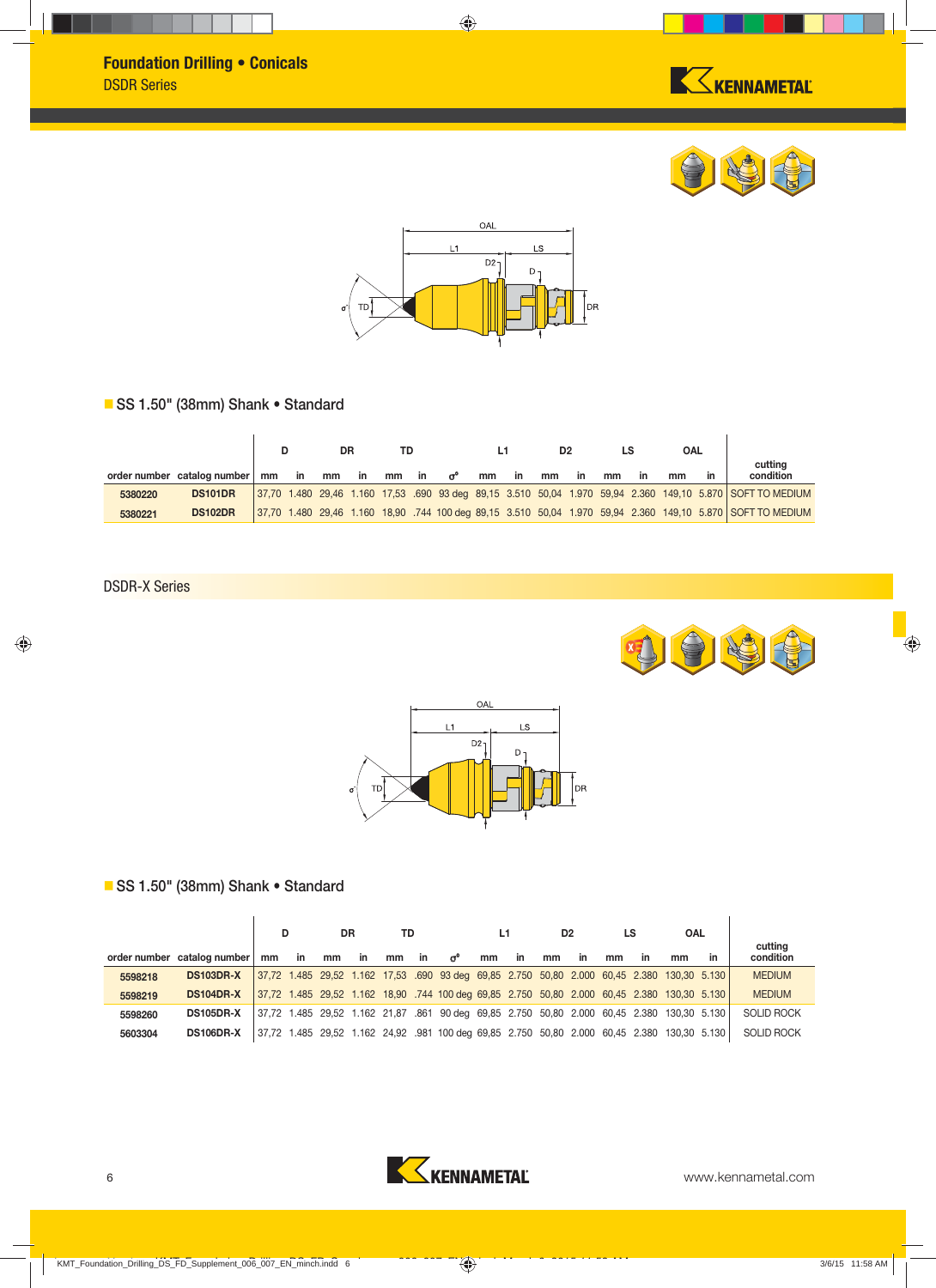





### **1" (25mm) Shank • Standard**

|              |                  | D     |           | TD    |    | L1                |       |       | D <sub>2</sub> |           | LS    |           | OAL    |           | cutting        |
|--------------|------------------|-------|-----------|-------|----|-------------------|-------|-------|----------------|-----------|-------|-----------|--------|-----------|----------------|
| order number | catalog number   | mm    | <i>in</i> | mm    | in | ∝                 | mm    | in    | mm             | <b>in</b> | mm    | <i>in</i> | mm     | <b>in</b> | condition      |
| 5619993      | FD25-12.5-X      | 25.15 | .990      | 12.22 |    | .481 75 deg 63,50 |       | 2.500 | 33,27          | 1.310     | 56.90 | 2.240     | 120.40 | 4.740     | <b>MEDIUM</b>  |
| 5619994      | <b>FD25-14-X</b> | 25.15 | .990      | 13.72 |    | .540 75 deg 63,50 |       | 2.500 | 33.27          | 1.310     | 56.90 | 2.240     | 120.40 | 4.740     | <b>MEDIUM</b>  |
| 5619995      | <b>FD25-16-X</b> | 25.15 | .990      | 16,23 |    | .639 75 deg       | 63,50 | 2.500 | 38,10          | 1.500     | 56,90 | 2.240     | 120.40 | 4.740     | MEDIUM TO HARD |
| 5619996      | FD25-17.5-X      | 25.15 | .990      | 17.53 |    | .690 93 deg       | 63,50 | 2.500 | 38,10          | 1.500     | 56,90 | 2.240     | 120.40 | 4.740     | MEDIUM TO HARD |

FD25W-X Series





## **1" (25mm) Shank • Heavy**

|              |                   | TD    |           |       |           |                          |    |           |                         | D <sub>2</sub> |             |    | OAL    |       |                      |
|--------------|-------------------|-------|-----------|-------|-----------|--------------------------|----|-----------|-------------------------|----------------|-------------|----|--------|-------|----------------------|
| order number | catalog number    | mm    | <i>in</i> | mm    | <b>in</b> | ď                        | mm | <b>in</b> | mm                      | <b>in</b>      | mm          | in | mm     | in    | cutting<br>condition |
| 5619998      | FD25W-17.5-X      | 25.15 | .990      | 17,53 |           | .690 93 deg 63,50 2.500  |    |           | 46,74 1.840             |                | 57,40 2.260 |    | 120,90 | 4.760 | <b>SOLID ROCK</b>    |
| 5619997      | <b>FD25W-19-X</b> | 25,15 | .990      | 18,90 |           | .744 100 deg 63,50 2.500 |    |           | 46,74 1.840 57,40 2.260 |                |             |    | 120,90 | 4.760 | <b>SOLID ROCK</b>    |